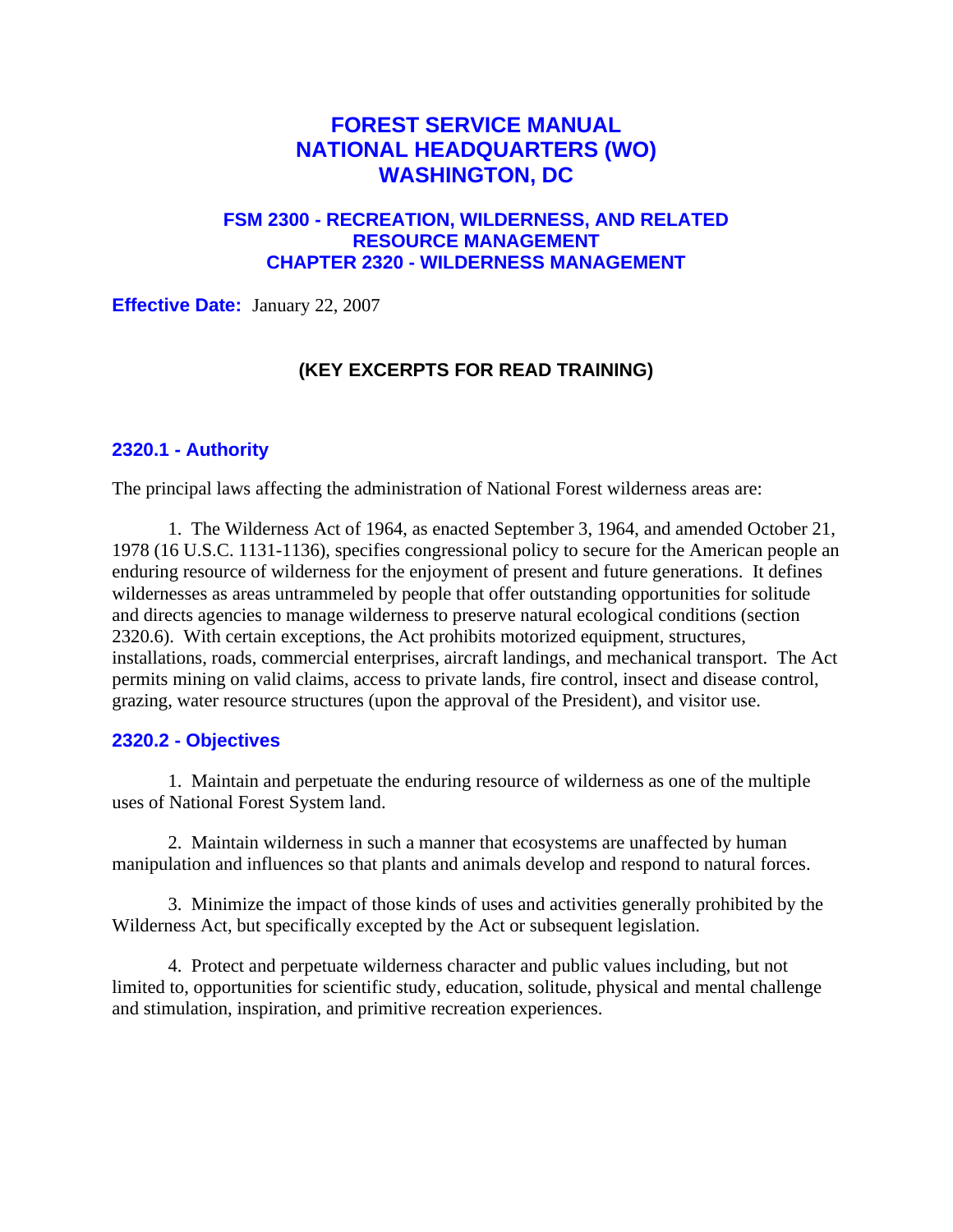#### **2320.3 - Policy**

1. Where there are alternatives among management decisions, wilderness values shall dominate over all other considerations except where limited by the Wilderness Act, subsequent legislation, or regulations.

2. Manage the use of other resources in wilderness in a manner compatible with wilderness resource management objectives.

3. In wildernesses where the establishing legislation permits resource uses and activities that are nonconforming exceptions to the definition of wilderness as described in the Wilderness Act, manage these nonconforming uses and activities in such a manner as to minimize their effect on the wilderness resource.

4. Cease uses and activities and remove existing structures not essential to the administration, protection, or management of wilderness for wilderness purposes or not provided for in the establishing legislation.

5. Because wilderness does not exist in a vacuum, consider activities on both sides of wilderness boundaries during planning and articulate management goals and the blending of diverse resources in forest plans. Do not maintain buffer strips of undeveloped wildland to provide an informal extension of wilderness. Do not maintain internal buffer zones that degrade wilderness values. Use the Recreation Opportunity Spectrum (FSM 2310) as a tool to plan adjacent land management.

6. Manage each wilderness as a total unit and coordinate management direction when they cross other administrative boundaries.

7. Use interdisciplinary skills in planning for wilderness use and administration.

8. Gather necessary information and carry out research programs in a manner that is compatible with the preservation of the wilderness environment.

9. Whenever and wherever possible, acquire non-Federal lands located within wildernesses, as well as non-Federal lands within those areas recommended for inclusion in the system.

10. Inform wilderness visitors that they face inherent risks of adverse weather conditions, isolation, physical hazards, and lack of rapid communications, and that search and rescue may not be as rapid as expected in an urban setting in all publications and personal contacts.

11. Manage primitive areas as wilderness areas consistent with 36 CFR 293.17 until their designation as wilderness or to other use is determined by Congress.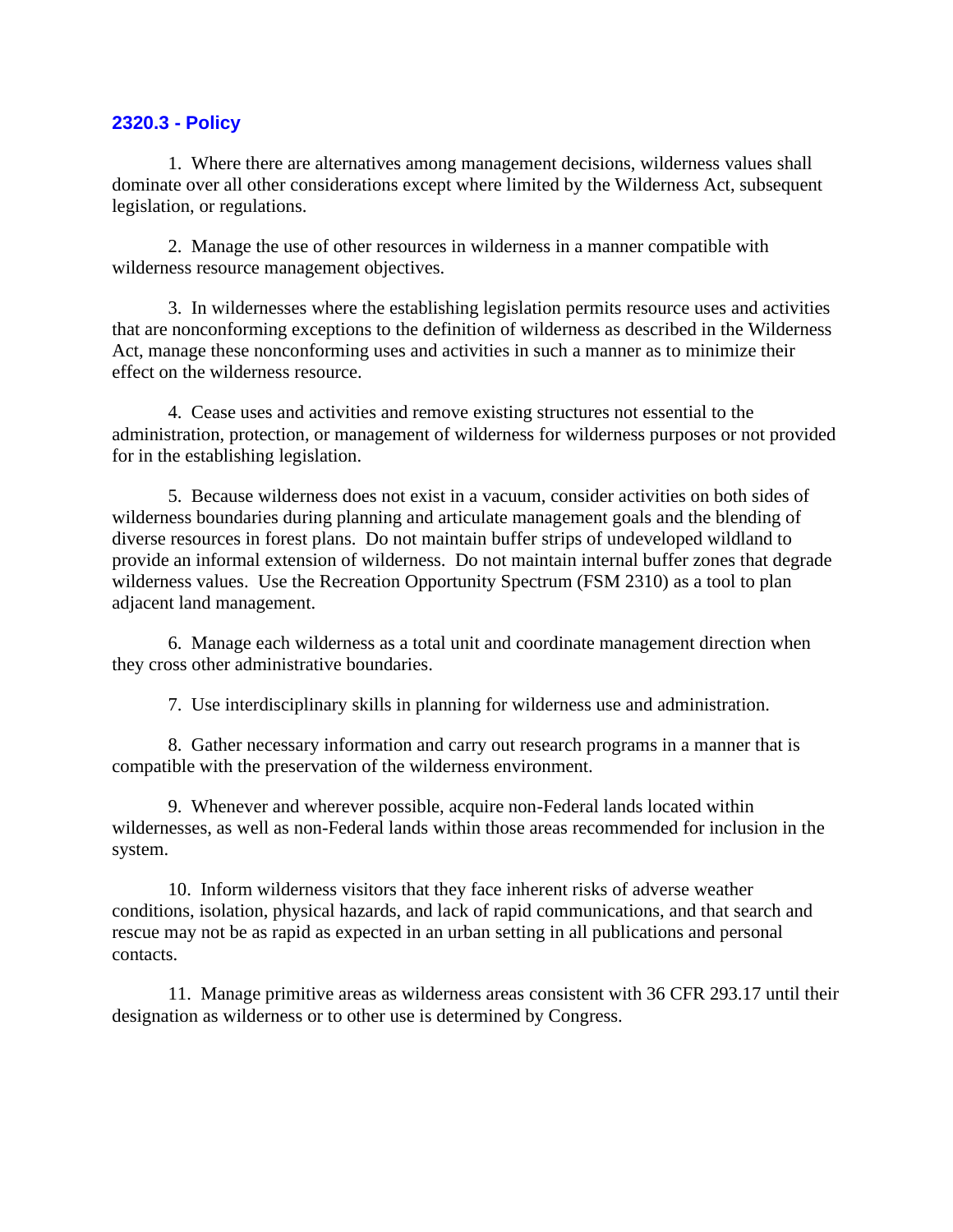### **2323.43b - Emergency Burned Area Rehabilitation**

Permit emergency burned area rehabilitation only if necessary to prevent an unnatural loss of the wilderness resource or to protect life, property, and other resource values outside of wilderness. Normally use hand tools and equipment to install selected land and channel treatments.

### **2324.2 - Management of Fire**

#### **2324.21 - Objectives**

The objectives of fire management in wilderness are to:

1. Permit lightning caused fires to play, as nearly as possible, their natural ecological role within wilderness.

2. Reduce, to an acceptable level, the risks and consequences of wildfire within wilderness or escaping from wilderness.

#### **2324.22 - Policy**

1. Two types of prescribed fires may be approved for use within wilderness: those ignited by lightning and allowed to burn under prescribed conditions and those ignited by qualified Forest Service officers.

2. No fire may be ignited or allowed to burn without documented, preplanned, specified conditions.

3. Document specific objectives, standards, and guidelines for the control of wildfire and the use of prescribed fire within each wilderness (FSM 5100, 5150, and 5190) in a forest plan or, where the forest planning process has not been completed, in either an interim wilderness management or fire management area plan. Document specific direction for fire program implementation in the forest fire management action plan (FSH 5109.19).

4. Suppress all wildfires within wilderness in accordance with the direction FSM 5130.

5. Fire ignited by lightning may be permitted to burn if prescribed in an approved plan (FSM 2324 and 5150).

6. Forest Service managers may ignite a prescribed fire in wilderness to reduce unnatural buildups of fuels only if necessary to meet at least one of the wilderness fire management objectives set forth in FSM 2324.21 and if all of the following conditions are met:

> a. The use of prescribed fire or other fuel treatment measures outside of wilderness is not sufficient to achieve fire management objectives within wilderness.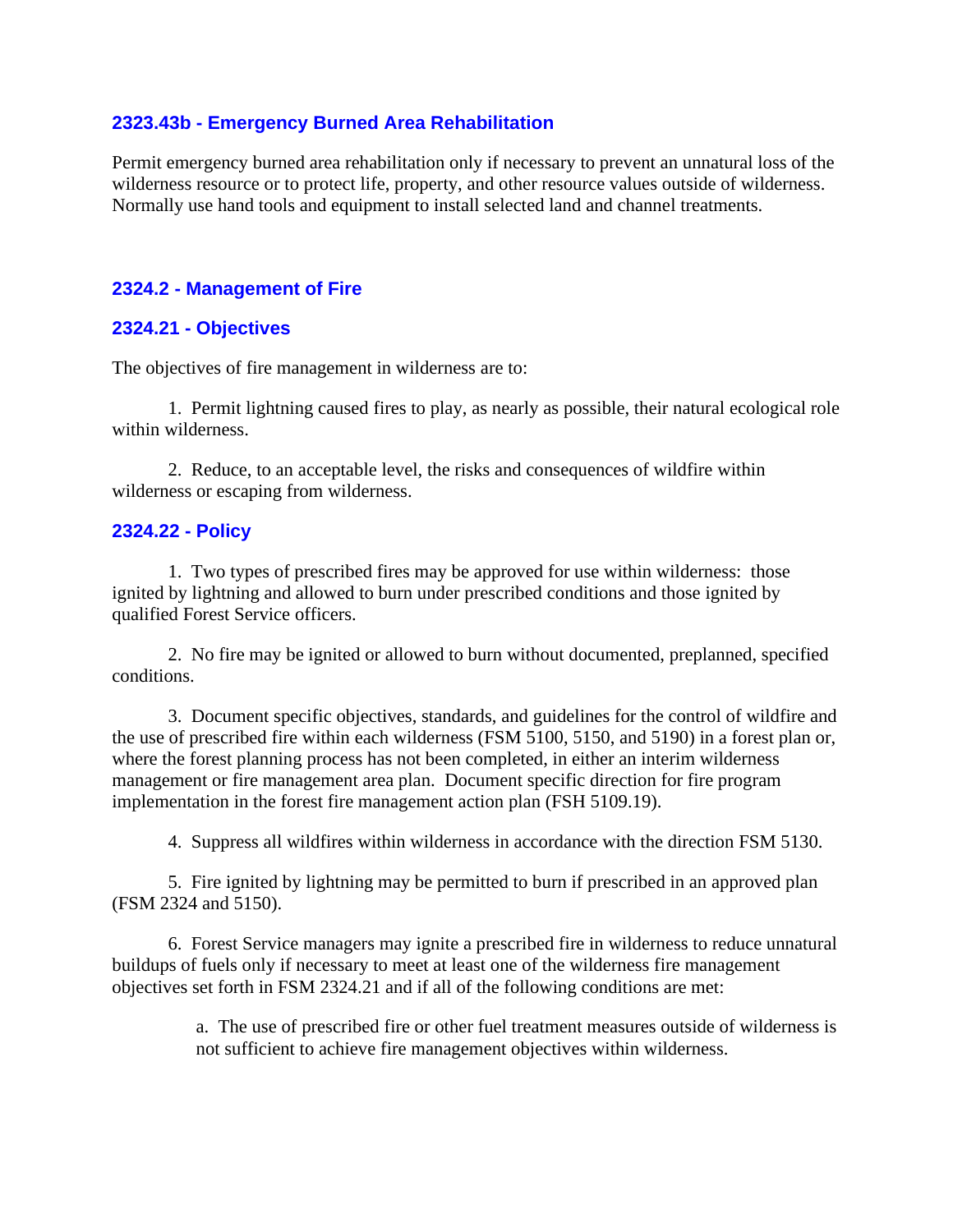b. An interdisciplinary team of resource specialists has evaluated and recommended the proposed use of prescribed fire.

c. The interested public has been involved appropriately in the decision.

d. Lightning-caused fires cannot be allowed to burn because they will pose serious threats to life and/or property within wilderness or to life, property, or natural resources outside of wilderness.

7. Do not use prescribed fire in wilderness to benefit wildlife, maintain vegetative types, improve forage production, or enhance other resource values. Although these additional effects may result from a decision to use prescribed fire, use fire in wilderness only to meet wilderness fire management objectives.

8. Do not use management ignited fire to achieve wilderness fire management objectives where lightning-caused fires can achieve them.

## **2324.23 - Fire Management Activities**

Conduct all fire management activities within wilderness in a manner compatible with overall wilderness management objectives. Give preference to using methods and equipment that cause the least:

- 1. Alteration of the wilderness landscape.
- 2. Disturbance of the land surface.
- 3. Disturbance to visitor solitude.
- 4. Reduction of visibility during periods of visitor use.
- 5. Adverse effect on other air quality related values.

Locate fire camps, helispots, and other temporary facilities or improvements outside of the wilderness boundary whenever feasible. Rehabilitate disturbed areas within wilderness to as natural an appearance as possible.

# **2326 - USE OF MOTORIZED EQUIPMENT OR MECHANICAL TRANSPORT IN WILDERNESS**

## **2326.02 - Objectives**

1. Accomplish management activities with nonmotorized equipment and nonmechanical transport of supplies and personnel.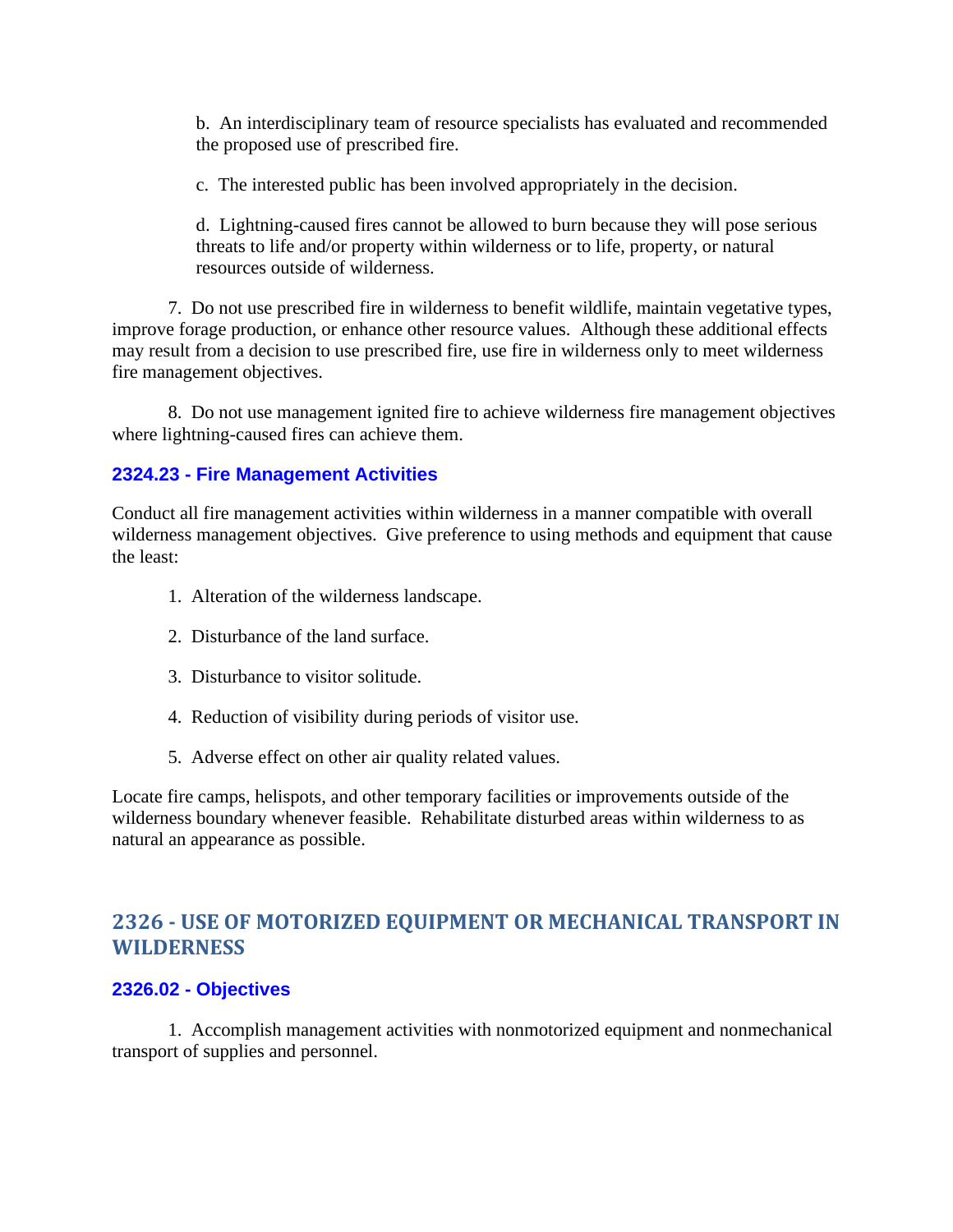2. Exclude the sight, sound, and other tangible evidence of motorized equipment or mechanical transport within wilderness except where they are needed and justified.

## **2326.04b - Regional Forester**

The Regional Forester is responsible for approving:

1. Transport and supply by aircraft, air drop, motor boat, or mechanical transport for situations that meet the conditions under items 2, 4, or 5, in FSM 2326.1.

2. Hand-portable motorized equipment for needs that meet conditions listed under item 5 of FSM 2326.1.

3. Motorized ground equipment not designed for personnel transport and of a type or size that is controlled from a position afoot.

4. Use of motor vehicles, motorized equipment, and mechanical transport for situations involving established livestock grazing operations (FSM 2204 and 2323.2), and transport of wildlife or fish when nonmotorized means are not feasible (FSM 2323.3).

5. Use of motorized equipment specifically allowed by individual wilderness acts subsequent to the Wilderness Act.

## **2326.04c - Forest Supervisor**

The Forest Supervisor approves the use of motorized equipment or mechanical transport under conditions described in section 2326.1, item 1 or 3. However, the Regional Forester shall approve the use of tractors for fire suppression.

## **2326.1 - Conditions Under Which Use May Be Approved**

Allow the use of motorized equipment or mechanical transport only for:

1. Emergencies where the situation involves an inescapable urgency and temporary need for speed beyond that available by primitive means. Categories include fire suppression, health and safety, law enforcement involving serious crime or fugitive pursuit, removal of deceased persons, and aircraft accident investigations.

2. Aircraft or motorboat use established before the area was designated as wilderness by the Act of 1964 or subsequent wilderness legislation.

3. Exploration and development of valid existing mineral rights (FSM 2323.7).

4. Access to surrounded State and private lands and valid occupancies (FSM 2326.13).

5. To meet minimum needs for protection and administration of the area as wilderness, only as follows: